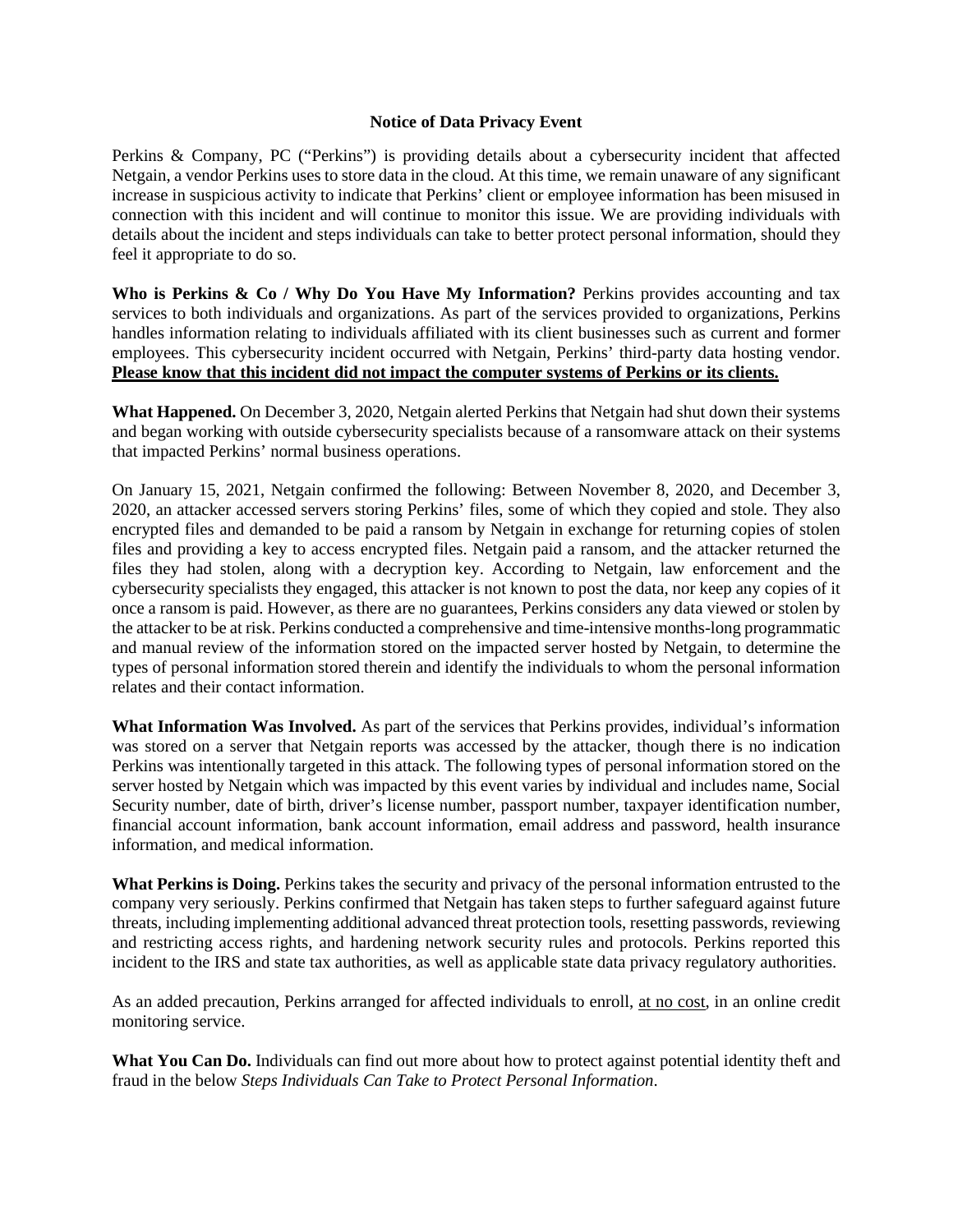**For More Information.** We understand that you may have questions about this incident that are not addressed in this notice. If you have additional questions, please call our dedicated assistance line at 1-833- 933-1103, available Monday through Friday, 6:00 am – 6:00 pm Pacific Time.

## **STEPS INDIVIDUALS CAN TAKE TO PROTECT PERSONAL INFORMATION**

## **Monitor Your Accounts**

Under U.S. law, a consumer is entitled to one free credit report annually from each of the three major credit reporting bureaus, Equifax, Experian, and TransUnion. To order your free credit report, visit www.annualcreditreport.com or call, toll-free, 1-877-322-8228. You may also directly contact the three major credit reporting bureaus listed below to request a free copy of your credit report.

Consumers have the right to place an initial or extended "fraud alert" on a credit file at no cost. An initial fraud alert is a 1-year alert that is placed on a consumer's credit file. Upon seeing a fraud alert display on a consumer's credit file, a business is required to take steps to verify the consumer's identity before extending new credit. If you are a victim of identity theft, you are entitled to an extended fraud alert, which is a fraud alert lasting seven years. Should you wish to place a fraud alert, please contact any one of the three major credit reporting bureaus listed below.

As an alternative to a fraud alert, consumers have the right to place a "credit freeze" on a credit report, which will prohibit a credit bureau from releasing information in the credit report without the consumer's express authorization. The credit freeze is designed to prevent credit, loans, and services from being approved in your name without your consent. However, you should be aware that using a credit freeze to take control over who gets access to the personal and financial information in your credit report may delay, interfere with, or prohibit the timely approval of any subsequent request or application you make regarding a new loan, credit, mortgage, or any other account involving the extension of credit. Pursuant to federal law, you cannot be charged to place or lift a credit freeze on your credit report. To request a security freeze, you will need to provide the following information:

- 1. Full name (including middle initial as well as Jr., Sr., II, III, etc.)
- 2. Social Security number
- 3. Date of birth
- 4. Addresses for the prior two to five years
- 5. Proof of current address, such as a current utility bill or telephone bill
- 6. A legible photocopy of a government-issued identification card (state driver's license or ID card, military identification, etc.); and
- 7. A copy of either the police report, investigative report, or complaint to a law enforcement agency concerning identity theft if you are a victim of identity theft.

Should you wish to place a fraud alert or credit freeze, please contact the three major credit reporting bureaus listed below:

| Equifax                                  | <b>Experian</b>                | <b>TransUnion</b>                                                 |
|------------------------------------------|--------------------------------|-------------------------------------------------------------------|
| https://www.equifax.com/personal/credit- |                                | https://www.transunion.com/credit-                                |
| report-services/                         | https://www.experian.com/help/ | help                                                              |
| 888-298-0045                             | 1-888-397-3742                 | 833-395-6938                                                      |
| Equifax Fraud Alert, P.O. Box 105069     |                                | Experian Fraud Alert, P.O. Box   TransUnion Fraud Alert, P.O. Box |
| Atlanta, GA 30348-5069                   | 9554, Allen, TX 75013          | 2000, Chester, PA 19016                                           |